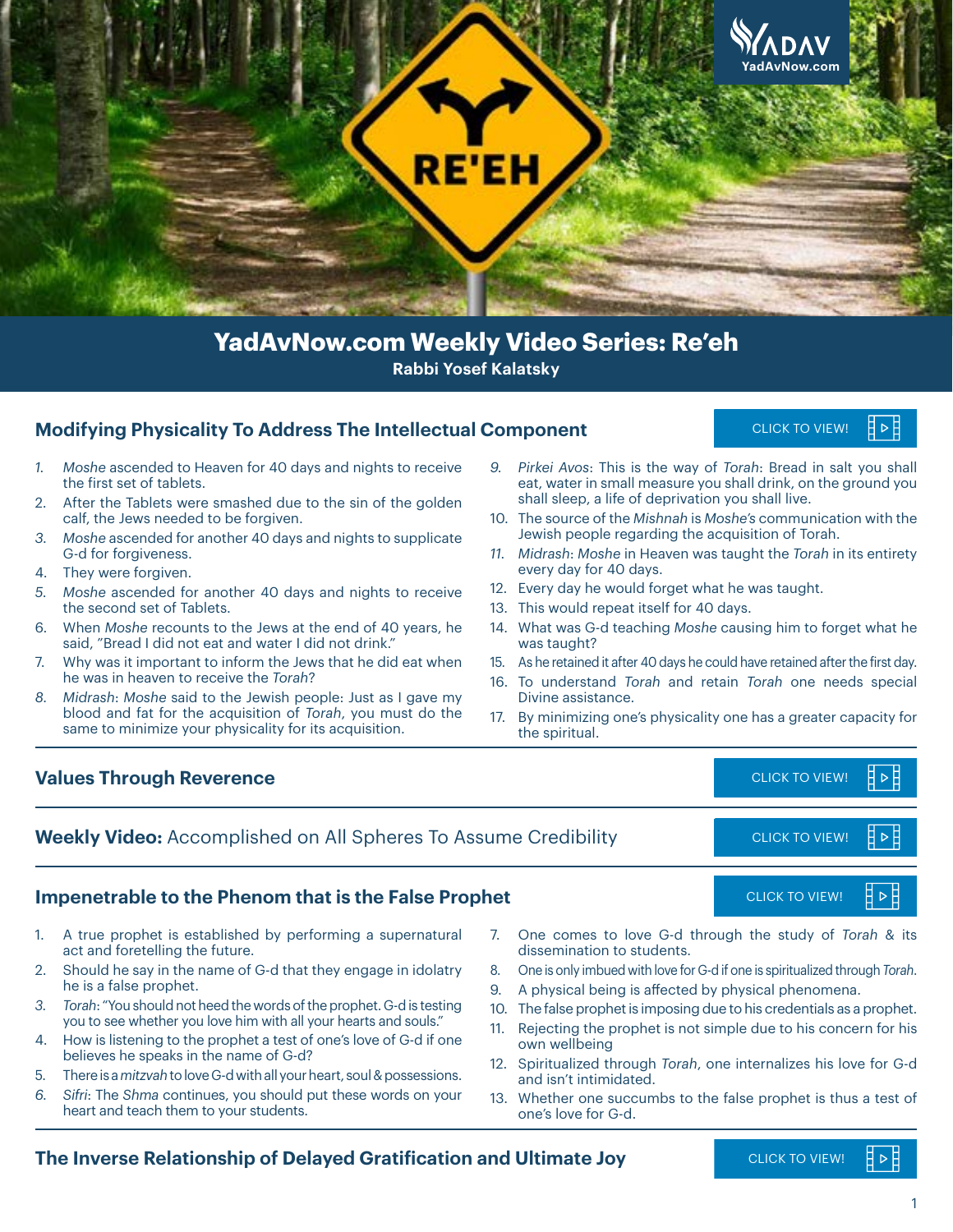

# **Yad Avraham Institute**

**(**® 810 Seventh Avenue, New York, NY 10019 (? ravkalatsky@gmail.com (2(212) 259-0300 **YadAvNow.com** 



# **Drawing from the Past to Process the Present**

"Perhaps you will say in your heart, 'These nations are more numerous than I; how will I be able to drive them out?' Do not fear them! You shall remember what *Hashem*, your G-d did to *Pharaoh* and to all of Egypt…"

*Sforno*: When you will notice that the nations of the world greatly outnumber you, do not be overwhelmed with fear, due to the impossibility of defeating these nations. Rather, you should recognize that although your number is small and power limited, and thus impossible to defeat them; nevertheless, you should not be fearful because you should recognize that you will defeat them because G-d is with you. Just as G-d defeated *Pharaoh* and Egypt although they were greater than you, so too will He defeat these nations."

*Chazal*: It is not possible to come upon the truth of *Torah* unless one meets certain criteria. Only then he

will merit Divine Assistance that will allow him to come upon its truth.

One must understand and appreciate that one's own limitation regarding coming upon the truth of *Torah* is not based on one's intellect or ability but rather it rests solely on the degree of Divine Assistance that one merits. If one believes that he is able to comprehend the truth of *Torah* due to his unique intellectual ability, he is not only mistaken, but rather it is a position that touches upon heresy.

On the other hand, it is also incorrect to believe that it is impossible and beyond one's grasp to come upon the truth of *Torah* because it is too vast and difficult. Everything in one's life is purely determined by G-d. One's success is unrelated to his initiative.

Just as it was humanly impossible for the Jewish people to defeat *Pharaoh* and his armies without G-d's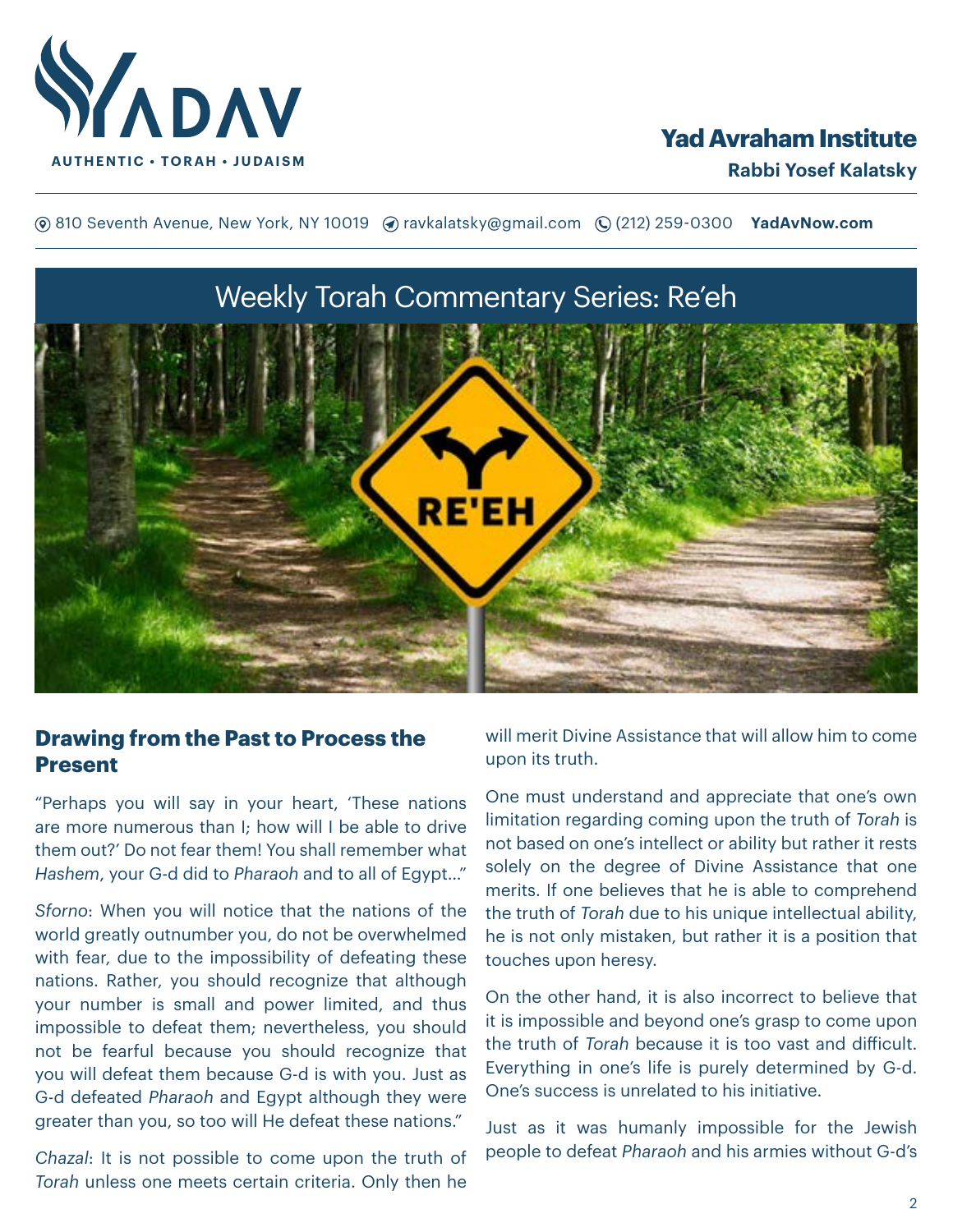intervention, so too it is not possible to succeed in any pursuit unless G-d wills it to be so.

*Gemara*: "One's yearly allocation is designated from *Rosh Hashanah* to *Rosh Hashanah* (by G-d)." Although one needs to take initiative to attain one's livelihood, G-d determines the degree of the effectiveness of that initiative from one *Rosh Hashanah* to the next.

Understanding this, that G-d dictates all aspects of one's life, one must live his life in accordance with the *Torah* without compromise. Despite one's material needs one cannot justify compromising on his obligation as a Jew.

*Rambam*: "Every Jew has the obligation to study *Torah* during the daytime period and nighttime period… (regardless of one's predicament) if one is poor or wealthy, young or old, one who lives a life of suffering and one who does not, every Jew is obligated to set aside time to study *Torah*."

If one is faced with great material challenges, how could he not be fearful and concerned about attaining a livelihood? How could he not dedicate himself completely to his material need?

G-d says, "Do not be fearful!" Since G-d is the one who determines and establishes to what degree one will succeed, one must only take a responsible level of initiative and not be fearful of the future outcome. Rather, one should have faith and trust in G-d. One should dedicate himself to a life that is in accordance with the *Torah* and be a beneficiary of G-d's kindness.

# **G-d's Unique Relationship with the Jewish people**

"*Moshe* said to the Jewish people, 'You are the children of *Hashem*, your G-d. Just as a father disciplines his child, so too does G-d discipline the Jewish people."

*Ohr HaChaim HaKadosh*: If one sees the child of another misbehaving, although he sees inappropriate behavior, he will not discipline that child. It is only when one's own child misbehaves that he will discipline him because he is bothered by it. A father has a special love and feeling for his own child that creates a mindset that does not allow him to tolerate the misbehavior of his own child. The father therefore responds immediately to the misbehavior with discipline because he wants his child to address his potential to its fullest. The father

will do whatever is necessary to facilitate that process, even if he must resort to disciplining the child.

Similarly, because of G-d's special bond with the Jewish people, He punishes them (disciplines) even if they should deviate to a small degree. It is because they are His children.

In contrast, when the nations of the world transgress and violate all of the precepts of their obligation, G-d does not punish them immediately. It is only after they have exhausted all levels of mercy and tolerance does He punish them to destroy them.

"(*Moshe* said to the Jewish people) You are children to *Hashem*, your G-d – you shall not lacerate yourself and you shall not make a bald spot between your eyes for a dead person."

*Rashi*: "One is forbidden to lacerate himself or pull out his hair as an expression of grief for the dead. Because you (the Jewish people) are G-d's children you must appear in a pleasant and proper state. You should not be lacerated or be seen with bald spots."

"For you are a holy people to *Hashem*, your G-d, and *Hashem* has chosen you for Himself to be a treasured people, from among all the peoples on the face of the earth."

*Sforno*: "It is not appropriate for one to show extreme worry and pain because of the loved one who passed away. This is because there is another relative who is of greater honor and stature who provides all hope of good. Regardless of the loss, you still have your Father, Who is the eternal G-d."

Even if one were to lose the physical and material support of one's parent or one's closest relative, G-d as the eternal Father of the Jewish people will provide whatever is necessary.

*Sforno*: "As it states, 'You are G-d's Children.' You have no reason to be pained exceedingly for concern for the loved one who died because 'For you are a holy people to *Hashem*…' destined for the world to come, in which one moment of that world has greater value than the entire pleasure and benefit of the physical world."

*Pirkei Avos*: This world is only a corridor that leads to great banquet hall of the world to come. Jewish belief dictates that after one passes away the soul passes on to an eternal spiritual world, which is the ultimate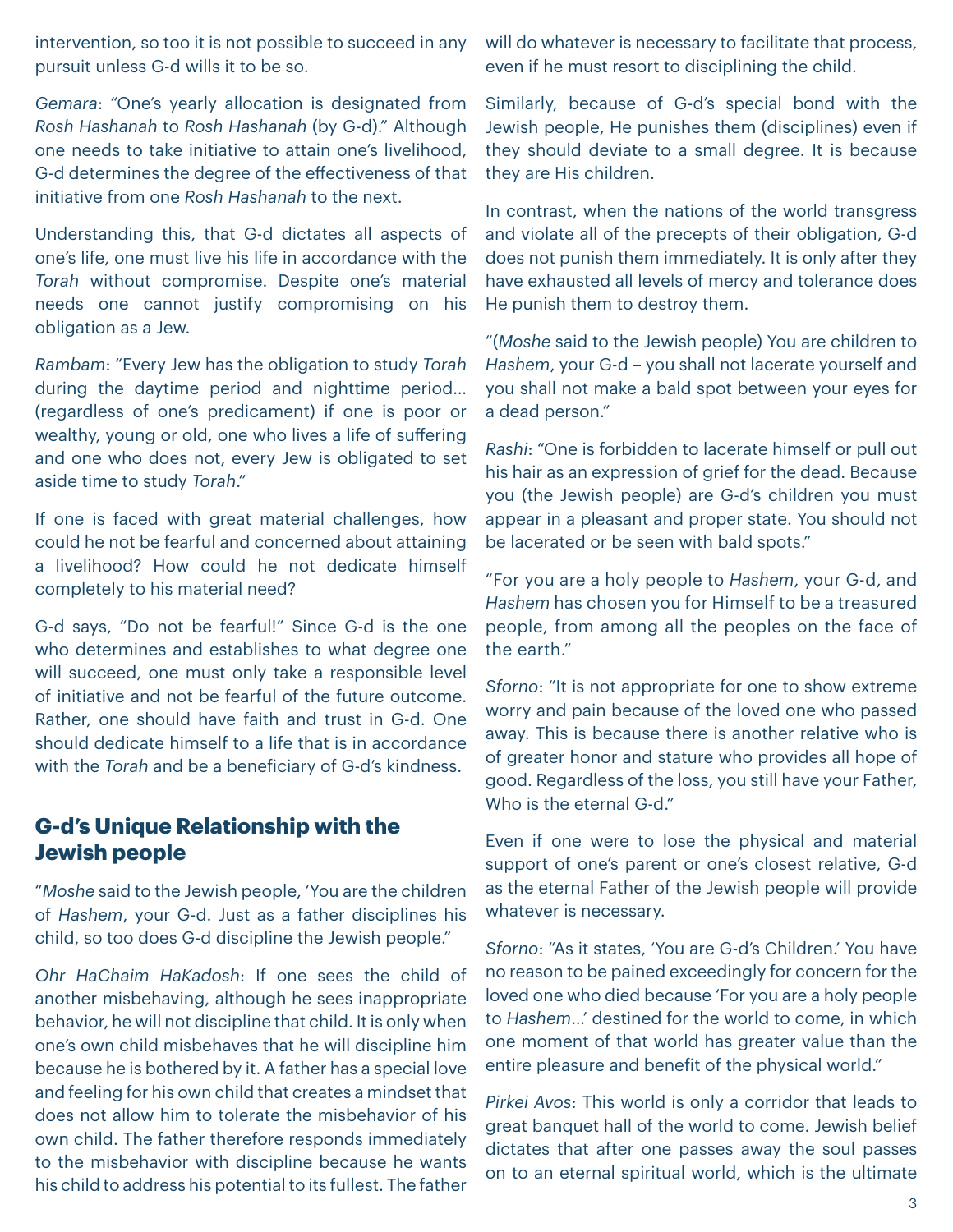objective and value of physical life. One must believe that the one who has passed away has moved on to an eternal spiritual world in which is the ultimate location in which he is bound to G-d, our Father.

We refer to G-d in our prayers, "Our Father, our King." The essence of the relationship between G-d and the Jewish people is that of a father to his child. It is because of this special relationship that the one who remains alive must understand that he has not been abandoned, because G-d his eternal Father will support and secure him.

### **Perceiving Life for What it Truly Is**

"See, I present before you today a blessing and a curse." Why does the *Torah* state "today"?

"This day, Hashem your G-d, commands you to perform these decrees and the statutes, and you shall observe and perform them with all your heart and with all your soul."

*Rashi*: "When you perform the *mitzvos* and study the *Torah*, you should see them as being new in your eyes. It should be as if you were commanded to observe them on this day (by G-d)."

The *Torah* on several occasions emphasizes the point of needing to see the *mitzvos* as being "new." in the first paragraph of the *Shema* the *Torah* states, "Let these matters that I command you today be upon your heart."

*Chazal*: "Today" means that the *mitzvos* must remain "new" in one's eyes. This is because, a new proclamation is seen as special to the one who hears it, compared to a proclamation of the past, in which one loses interest.

If one regards the *mitzvos* as something that is not unique and special (because they are of the past), one's interest and focus will wane and eventually dissipate. He will feel as if his time is being infringed upon, and will perform them begrudgingly.

In order for one to be able to be worthy of the "blessing" and fully appreciate the detriment of transgression (the curse), one must see the commandments as if they were given "today."

"I have placed life and death before you, blessing and curse – choose life so that you will live…" *Moshe* presented the Jewish people with the choice "to

live" or "die" and to be "blessed" or "cursed." He then concludes "You should choose life."

Why did *Moshe* need to encourage the Jewish people to choose life? Is it not obvious that when one is presented with a choice between life and death, that he will choose life?

*Midrash*: It is analogous to an aged man who was sitting at a crossroad. The road on the right appeared to be nearly impossible to travel as far as the eye could see. The path was fraught with many obstacles and great difficulties. However, the road on the left, by contrast, appeared to be wide and beautifully paved with many esthetic details. The left road seemed ideal for traveling and the obvious choice to take.

A traveler came to the crossroad and after pondering which road to take, he decided to take the road to the left, which was the obvious choice. The aged wise man noticed this, and said to the traveler, "Before you start along the path which seems to be more attractive and inviting, you should know that this comfort and ease in travel is only for a three-day journey. After three days of travel, the path becomes disastrous and catastrophic. The suffering that you will endure beyond that point is unfathomable.

However, the road to the right, which appears to be difficult to travel, is only difficult for a three-day trek. In fact, after three days you will come upon beauty and splendor that is not imaginable. It will become wide, uplifting, and beautiful beyond your expectations."

The lifespan of man is limited. "The life of man is seventy years…" (Psalms) Even if one were to live a longer life, it remains infinitesimal compared to the eternity of life in the world to come. Understanding and appreciating this, one will invest and dedicate himself in the present for the sake of the future. Understanding the effort of the moment as compared to the fruits of one's labor in the world to come, it is considered no more than a three-day trek.

*Pirkei Avos*: A passing moment of the world to come, regarding its degree of pleasure and goodness, would dwarf an entire lifetime of pleasure in the physical world. If one is able to internalize the value of physical existence as only something that is to facilitate one's spiritual accomplishments, which is unending and unfathomable, one will perceive every moment of life as the ultimate opportunity. He will never feel infringed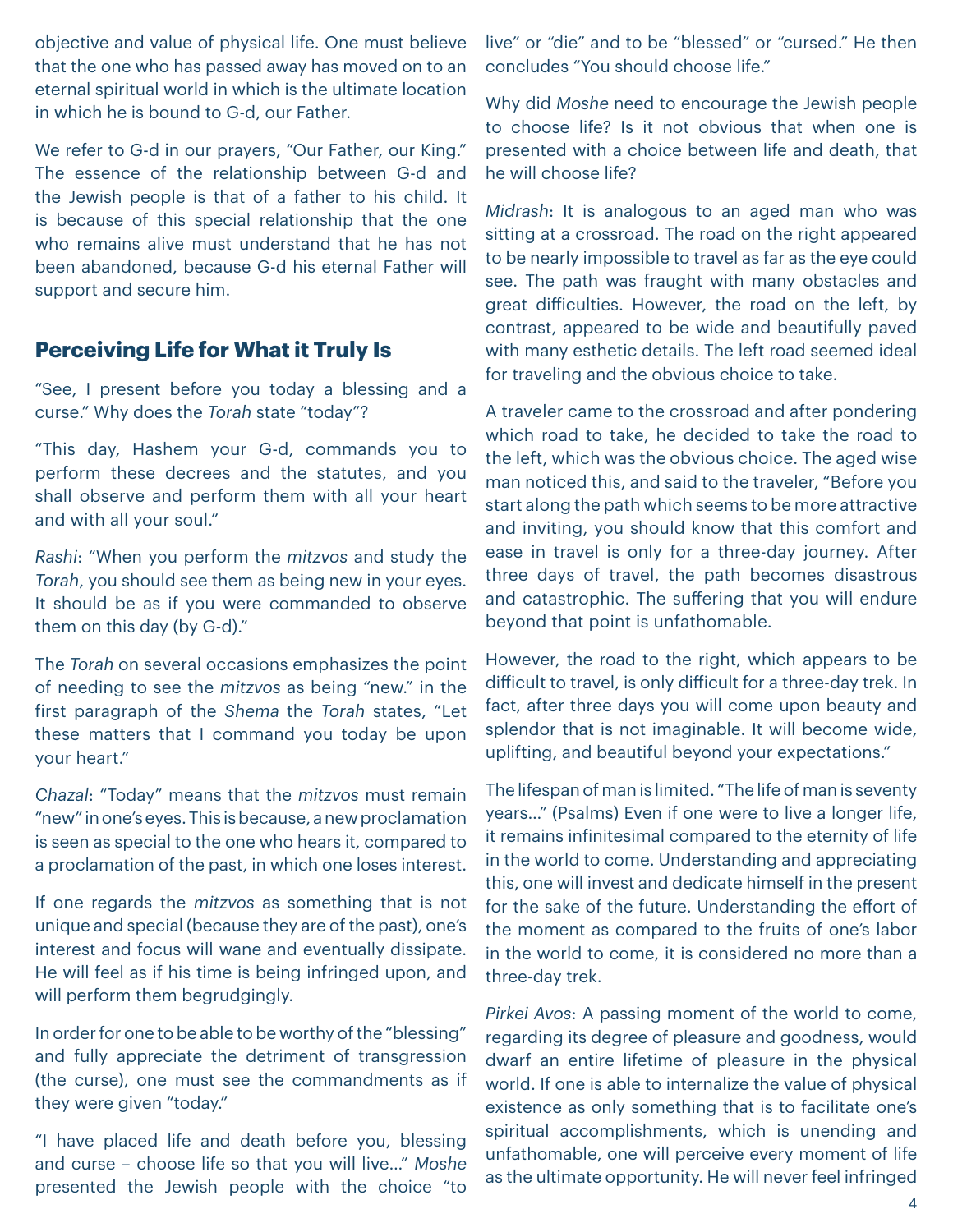upon. Even if one would suffer, he would understand it within the context of spiritual value and be able to meet the challenge.

Therefore *Moshe* tells the Jewish people to "choose life." Regardless of perception of difficulty that makes it seem that the path to the left is a better choice, Moshe is encouraging the Jewish people to understand that one's superficial glance is deceiving.

One should choose the road to the right, regardless of the initial difficulties because it will bring to unlimited success and blessing.

*Ohr HaChaim HaKadosh*: The word "today" in the verse means that the challenges of life as compared to eternity are the equivalent of one day. Therefore, the Jew should dedicate himself to his spirituality so that he should reap eternal blessing in the world to come.

# **The True Gift of Torah**

"See, I present before you today a blessing and a curse. (*Es ha'beracha*) The blessing: that you hearken to the commandments of *Hashem*…."

*Ohr HaChaim HaKadosh*: The word "es" seems to be superfluous. It is an adjunct which is coming to include something that is not explicitly mentioned in the verse.

There is a Positive Commandment, "You shall fear (revere) G-d. "*Es Hashem Elokecha Tirah*."

*Gemara*: The word "*es*," which in its own right has no interpretation, indicates an adjunct to the subject matter being discussed (which is the reverence of G-d in this case), is coming to include *Torah* Sages. The *Torah* requires one to revere the *Torah* Sage no less than one must revere G-d Himself.

In the Portion of *Re'eh*, what is the word "*es*" coming to include, regarding the blessing that one will receive if one adheres to the *Torah*?

*Ohr HaChaim*: "In addition to the blessing that one will receive if he follows the ways of G-d, one will merit another benefit. What is this additional benefit?

When one engages in *Torah* study, he will experience a degree of pleasure and joy that is extraordinary and overwhelmingly positive. This unique pleasure and joy will bring life to his spirit. 'When you hear it (*Torah*) your spirit will be enlivened.' (*Yeshaya*)

Just as one is able to sense things with his physical senses, the Jew is able to sense the exquisite taste of *Torah*. Rather than one seeking reward for studying *Torah*, one who truly senses its delight will feel obligated to his benefactor (G-d) for giving him such an overwhelming degree of pleasure and joy."

The word "*es*" regarding the blessing for adhering to the *Torah*, is coming to include not only the knowledge and wisdom of its truth, but also the unlimited degree of pleasure and joy that one will experience. This is the additional benefit that the Jew will receive by adhering to the *Torah*.

*Gemara*: "I (G-d) have created the evil inclination, and the *Torah* as its antidote." It seems from the *Gemara* that if one engages in *Torah* study, he will naturally incapacitate his evil inclination.

*Ohr HaChaim HaKadosh*: It is only when the *Torah* is studied for its own sake (*l'shmah*), that it has the capacity to act as an antidote against the evil inclination and protect the individual from its influence. However, the *Torah* that is studied not for its own sake (*shelo l'shmah*) will not being about this effect. It will not be an antidote against the evil inclination.

One would think that engaging in *Torah* study is sufficient to counter the evil inclination, regardless of one's intent.

*Chazal*: "G-d said, 'I wish that the Jewish people would have abandoned Me, rather than abandoning My *Torah*. Had they engaged in *Torah* study, they would have been able to return to the path of good, because the enlightenment of *Torah* would have brought them back to the good."

We see from this that G-d said it would have been better for the Jewish people to have engaged in idolatry than to have abandoned the Torah because the study of *Torah* would have provided them with a sense of clarity and enlightenment that would have allowed them to return. There is a unique holiness and sanctity in the *Torah* that has the ability to touch upon the soul of the Jew who engages in it.

If so, how do we understand the position of *Ohr HaChaim HaKadosh* who explains that it is only Torah (*l'shmah*) that is studied with a pure intent that has the ability to affect the individual regarding his evil inclination?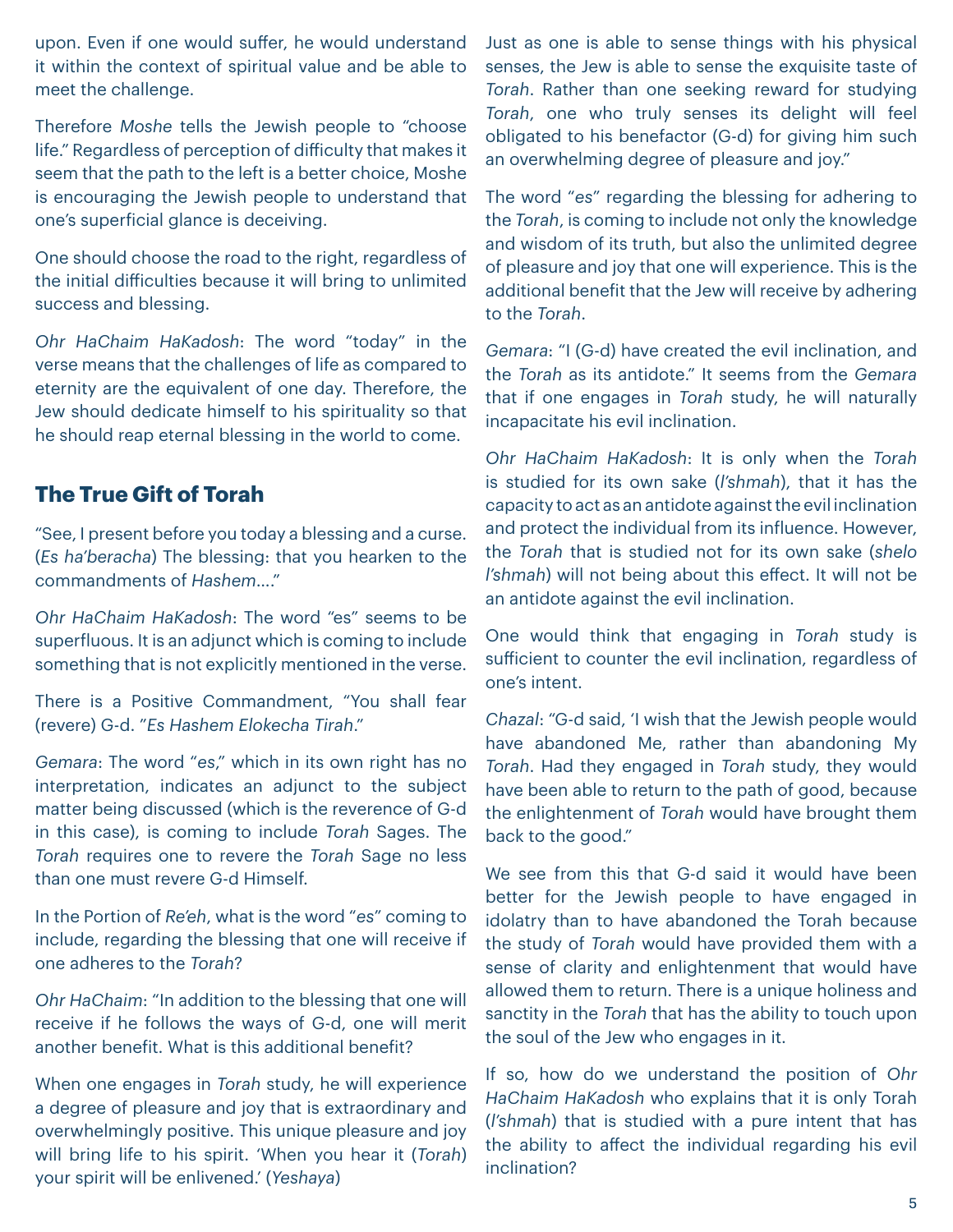In order for a Jew to be able to repent and return to the path of good, engaging in *Torah* study even without the purest intent will be effective. However, in order for the Jew to be affected and impacted to the greatest extent by his *Torah* study, it must be for its own sake.

In order for one to be affected by the holiness of *Torah*, one must be at the level where he senses the pleasure and joy of engaging in its study. This is the individual who understands and appreciates that G-d is not indebted to him for adhering to His will, but rather he is indebted to G-d for bestowing upon him the gift of *Torah*.

It is only possible to achieve this level of understanding and feeling regarding the *Torah* if one is sufficiently spiritualized. Since the *Torah* is a spiritual entity, one can only have a sense of its pleasure and joy if he is spiritualized. If one is immersed in the physical, at best he will experience the study of *Torah* as intellectual joy, but it will not impact significantly upon his soul.

One of the closest students of *Rav Shach zt"l* wrote about him that when he was a young student in Europe, he studied *Tractate Bava Basra* (which is one of the largest Tractates of the *Talmud*) in the winter session and he reviewed it 300 times. When *Rav Shach* studied Tractate *Zvachim* he also reviewed it hundreds of times.

The student wrote that when *Rav Shach* would come into the study hall of the *Ponovitch Yeshivah*, he would review as much as fifty folios of the *Talmud* in a matter of an hour. It was as if he was "devouring the *Gemara*."

*Rav Shach's* level of immersion in *Torah* was something not to be fathomed. He is an example of one who truly experienced the unlimited pleasure and joy of *Torah* study because he totally invested and dedicated every moment of his life to *Torah*. This was because he was sufficiently spiritualized due to his dedication to the will of G-d.

## **The Actualization of Mitzvos**

*Moshe* recounted the events of the past forty years in the desert: "You shall remember the entire road on which *Hashem*, your G-d led you these forty years in the desert so as to afflict you, to test you, to know what is in your heart, whether you would observe His commandments or not."

*Sforno*: "What is the test that G-d presents? It is not when G-d denies the Jew that He tests him, but rather when He provides the Jew with everything without experiencing any suffering that G-d wants to see how that individual will behave. G-d wants that it should be revealed and seen that what is in one's mind and heart should be actualized. Every angel should know that the level of distinction of the Jew is greater than the most exalted angel…"

The purpose of actualizing one's intent is so that the angel should understand and appreciate the distinction of the Jew. Why is it important that the angel should understand and appreciate the uniqueness of the Jew's spiritual dimension?

*Gemara*: "*Tzaddikim* are greater than the ministering angels…"

*Nefesh HaChaim*: The *tzaddik* is greater than the most advanced angel because his classification of devoutly righteous only came about through his own initiative and choice, whereas the spiritual dimension of the angel is created and endowed by G-d. Since the *tzaddik* became devoutly righteous due to his own choice and initiative, his accomplishments are accredited to himself, which is not so regarding even the most exalted angel.

*Gemara*: Before the conception of a child, an angel brings the droplet of semen before G-d for a pronouncement of the child's destiny. G-d pronounces upon it, "rich or poor, strong or weak, wise or foolish, healthy or sickly…. However, G-d does not pronounce upon it: righteous or evil."

"From here we see that everything is predestined by heaven, except one's fear of heaven." One's status as devoutly righteous or evil is determined only by one's own initiative and choice.

Although the level of understanding and grasp of holiness of the angel is more advanced than even the greatest *tzaddik*, the degree of spiritual achievement of the *tzaddik* surpasses that of the angel. Why is it important for the angels to understand and appreciate that the spiritual distinction of the Jew is due to his own spiritual initiative to actualize what is in his mind and heart?

*Gemara*: When G-d was going to give the *Torah* to the Jewish people, the angels in heaven came to Him with